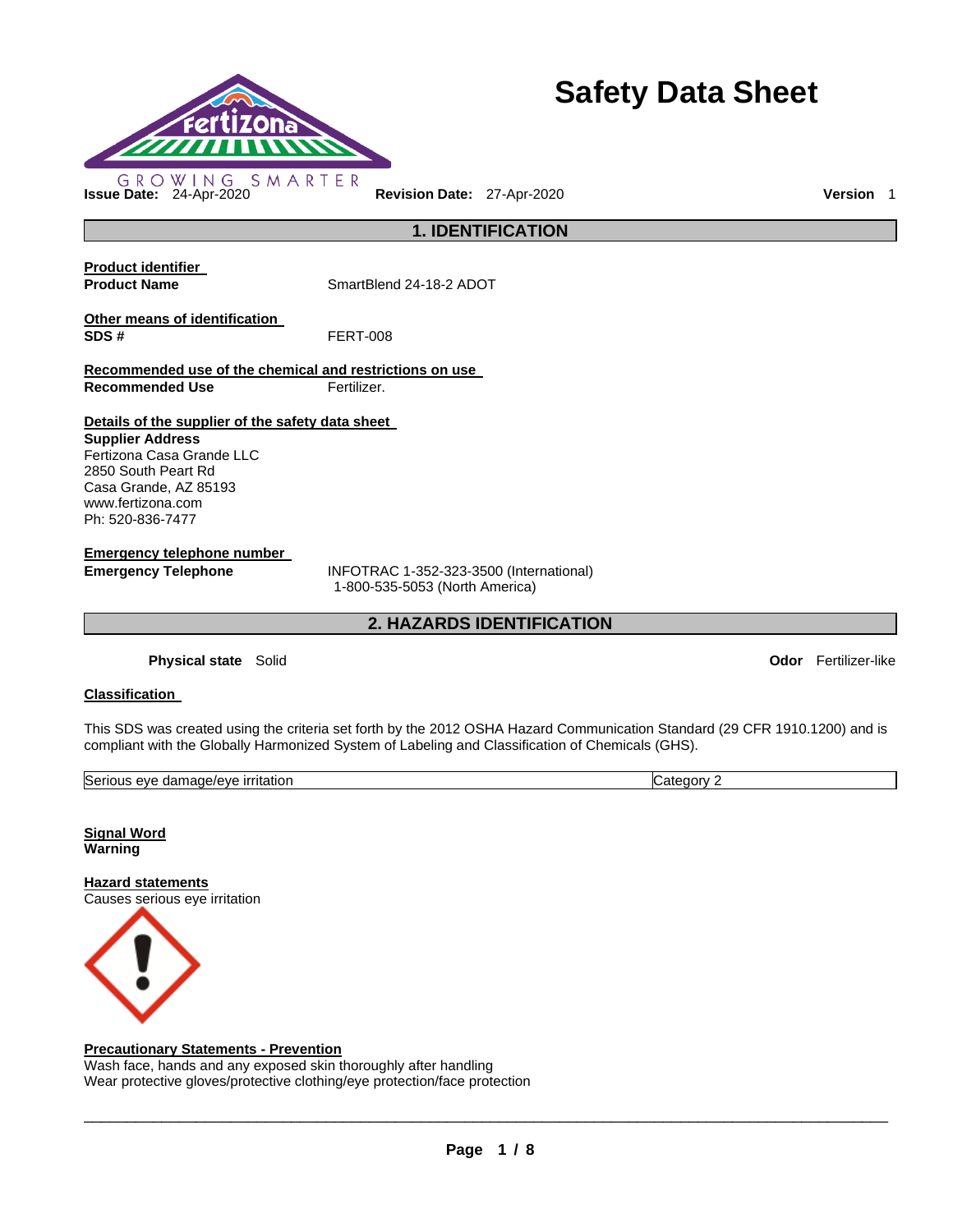### **Precautionary Statements - Response**

IF IN EYES: Rinse cautiously with water for several minutes. Remove contact lenses, if present and easy to do. Continue rinsing If eye irritation persists: Get medical advice/attention

\_\_\_\_\_\_\_\_\_\_\_\_\_\_\_\_\_\_\_\_\_\_\_\_\_\_\_\_\_\_\_\_\_\_\_\_\_\_\_\_\_\_\_\_\_\_\_\_\_\_\_\_\_\_\_\_\_\_\_\_\_\_\_\_\_\_\_\_\_\_\_\_\_\_\_\_\_\_\_\_\_\_\_\_\_\_\_\_\_\_\_\_\_

# **3. COMPOSITION/INFORMATION ON INGREDIENTS**

Please also refer to subsequent sections of this SDS for additional information regarding the components of this product.

| <b>Chemical name</b> | <b>CAS No</b> | Weight-% |
|----------------------|---------------|----------|
| Calcium Sulfate      | 7778-18-9     | i - 5    |
| Sulfur               | 7704-34-9     | Еċ       |
| Zinc sulfate         | 7446-19-7     | نا، ا    |

\*\*If Chemical Name/CAS No is "proprietary" and/or Weight-% is listed as a range, the specific chemical identity and/or percentage of composition has been withheld as a trade secret.\*\*

# **4. FIRST AID MEASURES**

### **Description of first aid measures**

| <b>General Advice</b> | Provide this SDS to medical personnel for treatment.                                                                                                                                          |
|-----------------------|-----------------------------------------------------------------------------------------------------------------------------------------------------------------------------------------------|
| <b>Eye Contact</b>    | Rinse cautiously with water for several minutes. Remove contact lenses, if present and<br>easy to do. Continue rinsing. If eye irritation persists: Get medical advice/attention.             |
| <b>Skin Contact</b>   | Wash with plenty of water. Take off contaminated clothing. Wash contaminated clothing<br>before reuse. If skin irritation persists, call a physician.                                         |
| <b>Inhalation</b>     | Remove exposed individual(s) to fresh air for 20 minutes. Consult a physician/poison center<br>if individual's condition declines or if symptoms persist.                                     |
| Ingestion             | Rinse mouth. Do NOT induce vomiting. Drink 1 or 2 glasses of water. Never give anything<br>by mouth to an unconscious person. Call a poison center or doctor/physician if you feel<br>unwell. |
|                       | Most important symptoms and effects, both acute and delayed                                                                                                                                   |

### **Indication of any immediate medical attention and special treatment needed**

**Notes to Physician Treat symptomatically.** 

# **5. FIRE-FIGHTING MEASURES**

### **Suitable Extinguishing Media**

Use extinguishing measures that are appropriate to local circumstances and the surrounding environment.

### **Unsuitable Extinguishing Media** Not determined.

# **Specific Hazards Arising from the Chemical**

Product is not flammable.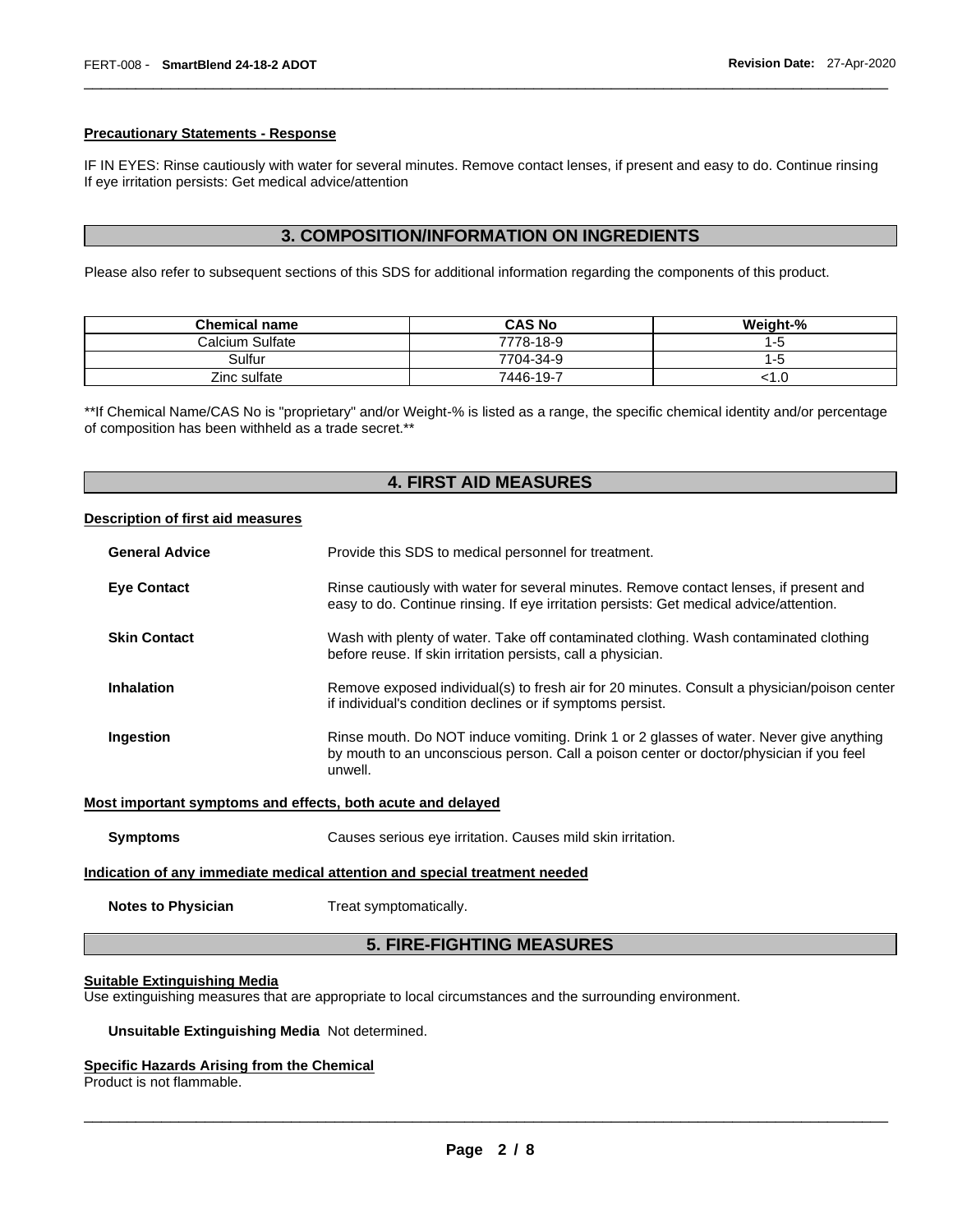#### **Hazardous combustion products** Carbon oxides.

### **Protective equipment and precautions for firefighters**

As in any fire, wear self-contained breathing apparatus pressure-demand, MSHA/NIOSH (approved or equivalent) and full protective gear.

### **6. ACCIDENTAL RELEASE MEASURES**

\_\_\_\_\_\_\_\_\_\_\_\_\_\_\_\_\_\_\_\_\_\_\_\_\_\_\_\_\_\_\_\_\_\_\_\_\_\_\_\_\_\_\_\_\_\_\_\_\_\_\_\_\_\_\_\_\_\_\_\_\_\_\_\_\_\_\_\_\_\_\_\_\_\_\_\_\_\_\_\_\_\_\_\_\_\_\_\_\_\_\_\_\_

### **Personal precautions, protective equipment and emergency procedures**

| <b>Personal Precautions</b>                          | Wear protective clothing as described in Section 8 of this safety data sheet. Ventilate area<br>of leak or spill.                                         |  |  |
|------------------------------------------------------|-----------------------------------------------------------------------------------------------------------------------------------------------------------|--|--|
| <b>Environmental precautions</b>                     |                                                                                                                                                           |  |  |
| <b>Environmental precautions</b>                     | Do not allow into any sewer, on the ground or into any body of water. See Section 12 for<br>additional Ecological Information.                            |  |  |
| Methods and material for containment and cleaning up |                                                                                                                                                           |  |  |
| <b>Methods for Containment</b>                       | Prevent further leakage or spillage if safe to do so.                                                                                                     |  |  |
| <b>Methods for Clean-Up</b>                          | Avoid creating dust. Reclaim where possible. Sweep up and shovel into suitable containers<br>for disposal. For waste disposal, see section 13 of the SDS. |  |  |
| <b>7 HANDI ING AND STORAGE</b>                       |                                                                                                                                                           |  |  |

# **7. HANDLING AND STORAGE**

#### **Precautions for safe handling**

**Advice on Safe Handling** Avoid generation of dust. Wear eye/face protection. Wear protective gloves/protective clothing. Do not eat, drink or smoke when using this product. Use personal protection recommended in Section 8. Wash face, hands and any exposed skin thoroughly after handling. Avoid breathing dusts. Use only in well ventilated areas. Observe precautions found on the label.

#### **Conditions for safe storage, including any incompatibilities**

**Storage Conditions Keep containers tightly closed in a dry, cool and well-ventilated place.** 

**Incompatible Materials Strong oxidizing agents. Strong acids. Strong bases.** 

# **8. EXPOSURE CONTROLS/PERSONAL PROTECTION**

### **Exposure Guidelines**

| <b>Chemical name</b> | <b>ACGIH TLV</b>                   | <b>OSHA PEL</b>                     | <b>NIOSH IDLH</b>                          |
|----------------------|------------------------------------|-------------------------------------|--------------------------------------------|
| Calcium Sulfate      | TWA: $10 \text{ mg/m}^3$ inhalable | TWA: $15 \text{ mg/m}^3$ total dust | TWA: $10 \text{ mg/m}^3$<br>total dust     |
| 7778-18-9            | particulate matter                 | TWA: $5 \text{ mg/m}^3$ respirable  | TWA: $5 \text{ ma/m}^3$<br>respirable dust |
|                      |                                    | fraction                            |                                            |
|                      |                                    | (vacated) TWA: $15 \text{ mg/m}^3$  |                                            |
|                      |                                    | (vacated) TWA: $5 \text{ mg/m}^3$   |                                            |
|                      |                                    | respirable fraction                 |                                            |

### **Appropriate engineering controls**

**Engineering Controls** Maintain eye wash fountain and quick-drench facilities in work area.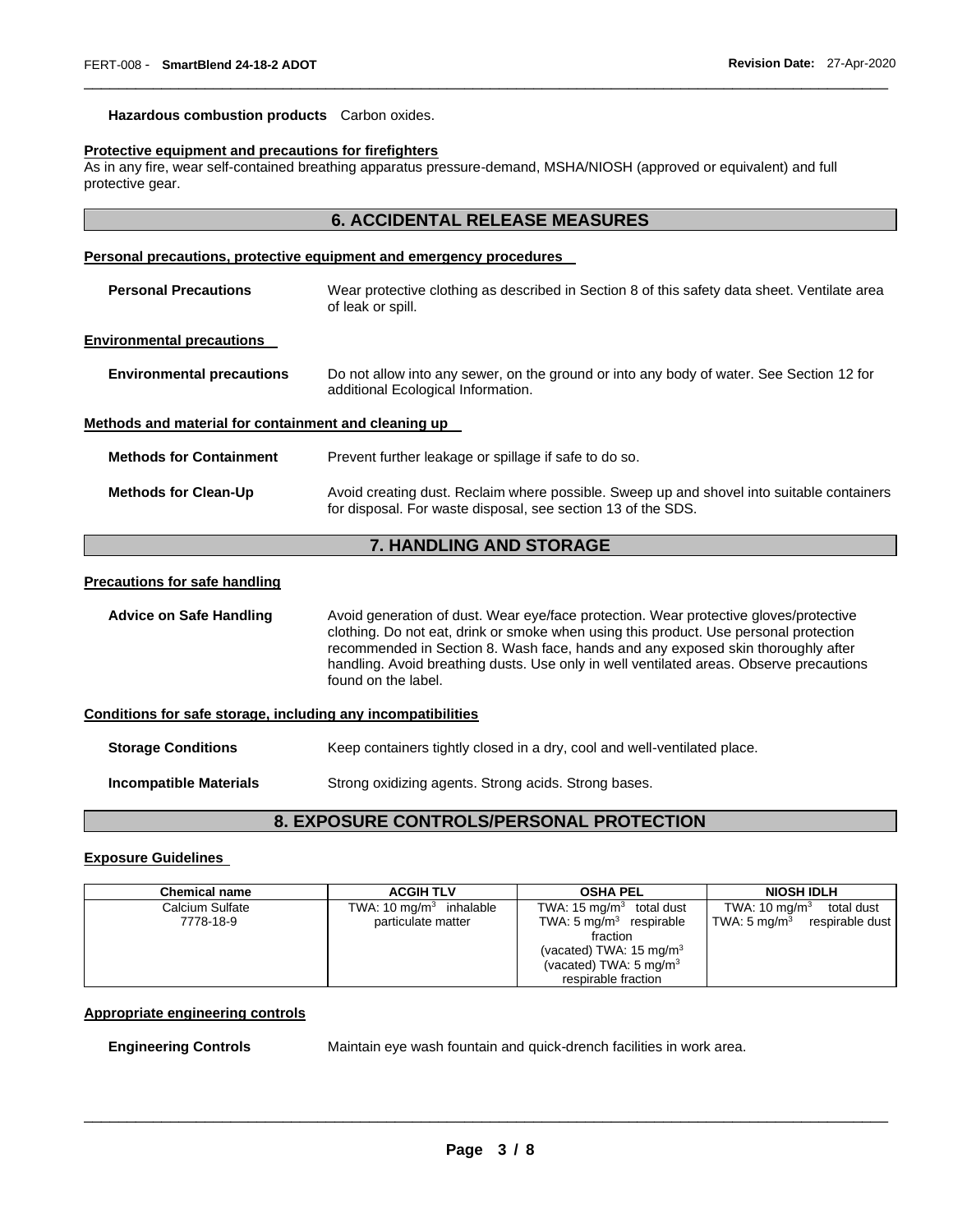### **Individual protection measures, such as personal protective equipment**

| <b>Eye/Face Protection</b>      | Safety glasses as a minimum for protection. Refer to 29 CFR 1910.133 for eye and face<br>protection regulations.                                                                                                                                                                                                               |
|---------------------------------|--------------------------------------------------------------------------------------------------------------------------------------------------------------------------------------------------------------------------------------------------------------------------------------------------------------------------------|
| <b>Skin and Body Protection</b> | Wear protective gloves and protective clothing. Refer to 29 CFR 1910.138 for appropriate<br>skin and body protection.                                                                                                                                                                                                          |
| <b>Respiratory Protection</b>   | If necessary, wear a MSHA/NIOSH-approved respirator. Refer to 29 CFR 1910.134 for<br>respiratory protection requirements.                                                                                                                                                                                                      |
|                                 | General Hygiene Considerations Avoid contact with skin, eyes and clothing. After handling this product, wash hands before<br>eating, drinking, or smoking. If contact occurs, remove contaminated clothing. If needed,<br>take first aid action shown on section 4 of this SDS. Launder contaminated clothing before<br>reuse. |

\_\_\_\_\_\_\_\_\_\_\_\_\_\_\_\_\_\_\_\_\_\_\_\_\_\_\_\_\_\_\_\_\_\_\_\_\_\_\_\_\_\_\_\_\_\_\_\_\_\_\_\_\_\_\_\_\_\_\_\_\_\_\_\_\_\_\_\_\_\_\_\_\_\_\_\_\_\_\_\_\_\_\_\_\_\_\_\_\_\_\_\_\_

# **9. PHYSICAL AND CHEMICAL PROPERTIES**

## **Information on basic physical and chemical properties**

| <b>Physical state</b>            | Solid            |                       |                 |
|----------------------------------|------------------|-----------------------|-----------------|
| Appearance                       | Not determined   | Odor                  | Fertilizer-like |
| Color                            | Not determined   | <b>Odor Threshold</b> | Not determined  |
|                                  |                  |                       |                 |
| <b>Property</b>                  | <b>Values</b>    | Remarks • Method      |                 |
| рH                               | Not determined   |                       |                 |
| Melting point / freezing point   | Not determined   |                       |                 |
| Boiling point / boiling range    | Not determined   |                       |                 |
| <b>Flash point</b>               | Not determined   |                       |                 |
| <b>Evaporation Rate</b>          | Not determined   |                       |                 |
| <b>Flammability (Solid, Gas)</b> | Not determined   |                       |                 |
| <b>Flammability Limit in Air</b> |                  |                       |                 |
| Upper flammability or explosive  | Not determined   |                       |                 |
| limits                           |                  |                       |                 |
| Lower flammability or explosive  | Not determined   |                       |                 |
| limits                           |                  |                       |                 |
| <b>Vapor Pressure</b>            | Not determined   |                       |                 |
| <b>Vapor Density</b>             | Not determined   |                       |                 |
| <b>Relative Density</b>          | Not determined   |                       |                 |
| <b>Water Solubility</b>          | Soluble in water |                       |                 |
| Solubility in other solvents     | Not determined   |                       |                 |
| <b>Partition Coefficient</b>     | Not determined   |                       |                 |
| <b>Autoignition temperature</b>  | Not determined   |                       |                 |
| <b>Decomposition temperature</b> | Not determined   |                       |                 |
| <b>Kinematic viscosity</b>       | Not determined   |                       |                 |
| <b>Dynamic Viscosity</b>         | Not determined   |                       |                 |
| <b>Explosive Properties</b>      | Not determined   |                       |                 |
| <b>Oxidizing Properties</b>      | Not determined   |                       |                 |

# **10. STABILITY AND REACTIVITY**

# **Reactivity**

Not reactive under normal conditions.

# **Chemical stability**

Stable under recommended storage conditions.

### **Possibility of hazardous reactions**

None under normal processing.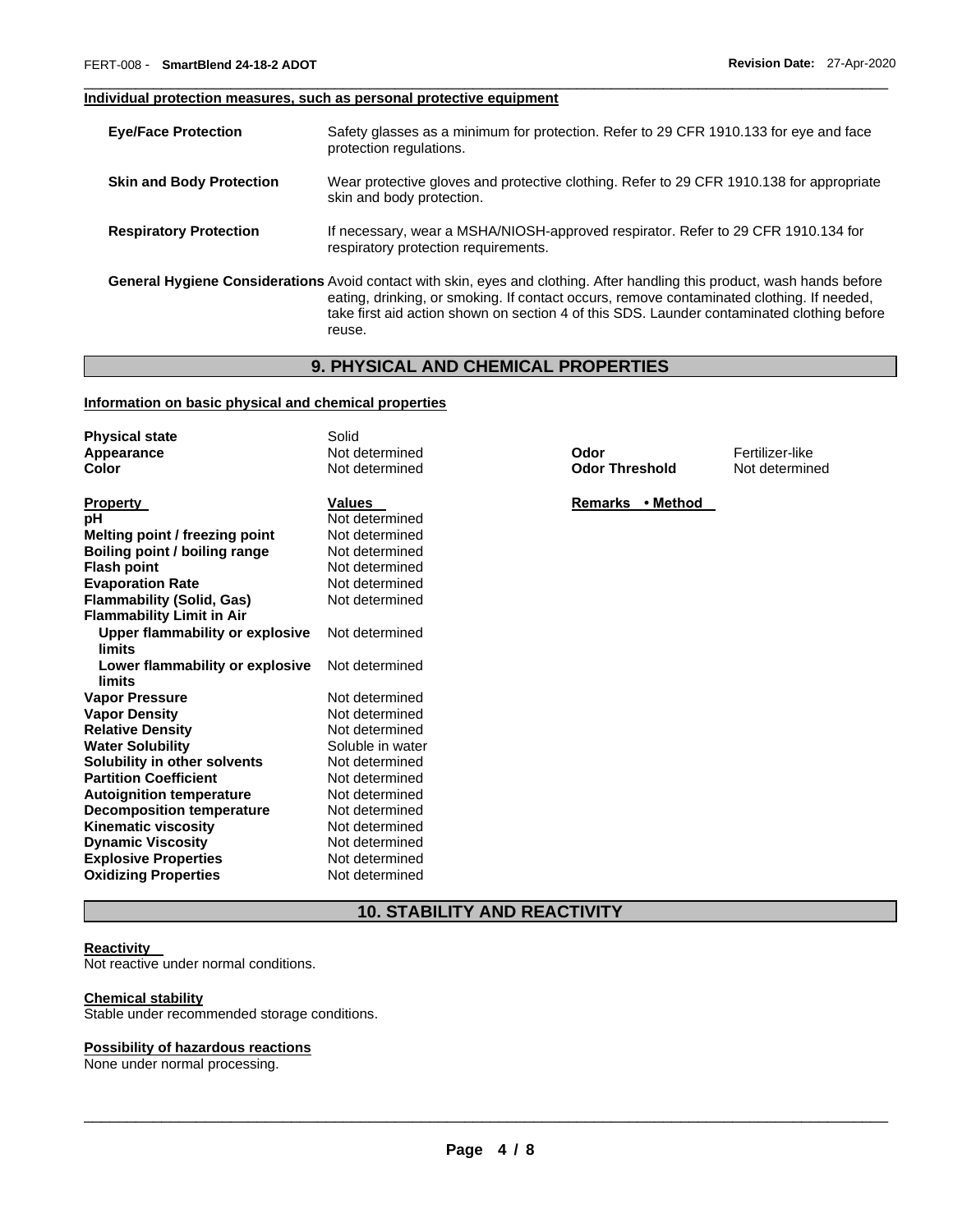### **Conditions to Avoid**

Keep out of reach of children. Avoid generation of dust.

#### **Incompatible materials**

Strong oxidizing agents. Strong acids. Strong bases.

### **Hazardous decomposition products**

None known based on information supplied.

# **11. TOXICOLOGICAL INFORMATION**

\_\_\_\_\_\_\_\_\_\_\_\_\_\_\_\_\_\_\_\_\_\_\_\_\_\_\_\_\_\_\_\_\_\_\_\_\_\_\_\_\_\_\_\_\_\_\_\_\_\_\_\_\_\_\_\_\_\_\_\_\_\_\_\_\_\_\_\_\_\_\_\_\_\_\_\_\_\_\_\_\_\_\_\_\_\_\_\_\_\_\_\_\_

### **Information on likely routes of exposure**

| <b>Product Information</b> |  |  |
|----------------------------|--|--|
|----------------------------|--|--|

| <b>Eve Contact</b>  | Causes serious eye irritation.     |
|---------------------|------------------------------------|
| <b>Skin Contact</b> | Causes mild skin irritation.       |
| <b>Inhalation</b>   | May cause irritation if inhaled.   |
| Ingestion           | May cause discomfort if swallowed. |

### **Component Information**

| <b>Chemical name</b>                   | Oral LD50              | <b>Dermal LD50</b>       | <b>Inhalation LC50</b>                   |
|----------------------------------------|------------------------|--------------------------|------------------------------------------|
| Mono-ammonium Phosphate<br>7722-76-1   | Rat)<br>$= 5750$ mg/kg | (Rabbit)<br>> 7940 mg/kg | ۰                                        |
| Urea formaldehyde polymer<br>9011-05-6 | Rat)<br>$= 8394$ mg/kg | Rat)<br>> 2100 mg/kg     | $> 167$ mg/m <sup>3</sup><br>$Rat$ ) 4 h |
| Urea<br>57-13-6                        | Rat)<br>= 8471 mg/kg   | $\overline{\phantom{0}}$ |                                          |
| Calcium Sulfate<br>7778-18-9           | Rat)<br>> 3000 mg/kg   |                          | $\blacksquare$                           |
| Potassium Chloride<br>7447-40-7        | $= 2600$ mg/kg<br>Rat) | $\overline{\phantom{0}}$ | $\blacksquare$                           |
| Sulfur<br>7704-34-9                    | Rat)<br>> 3000 mg/kg   | > 2000 mg/kg<br>Rabbit)  | $> 9.23$ mg/L<br>Rat ) 4 h               |

### **Symptoms related to the physical, chemical and toxicological characteristics**

**Symptoms** Please see section 4 of this SDS for symptoms.

### **Delayed and immediate effects as well as chronic effects from short and long-term exposure**

**Carcinogenicity** Based on the information provided, this product does not contain any carcinogens or potential carcinogens as listed by OSHA, IARC or NTP.

### **Numerical measures of toxicity**

**The following values are calculated based on chapter 3.1 of the GHS document** .

**Oral LD50** 6,302.50 mg/kg

# **12. ECOLOGICAL INFORMATION**

#### **Ecotoxicity**

An environmental hazard cannot be excluded in the event of unprofessional handling or disposal.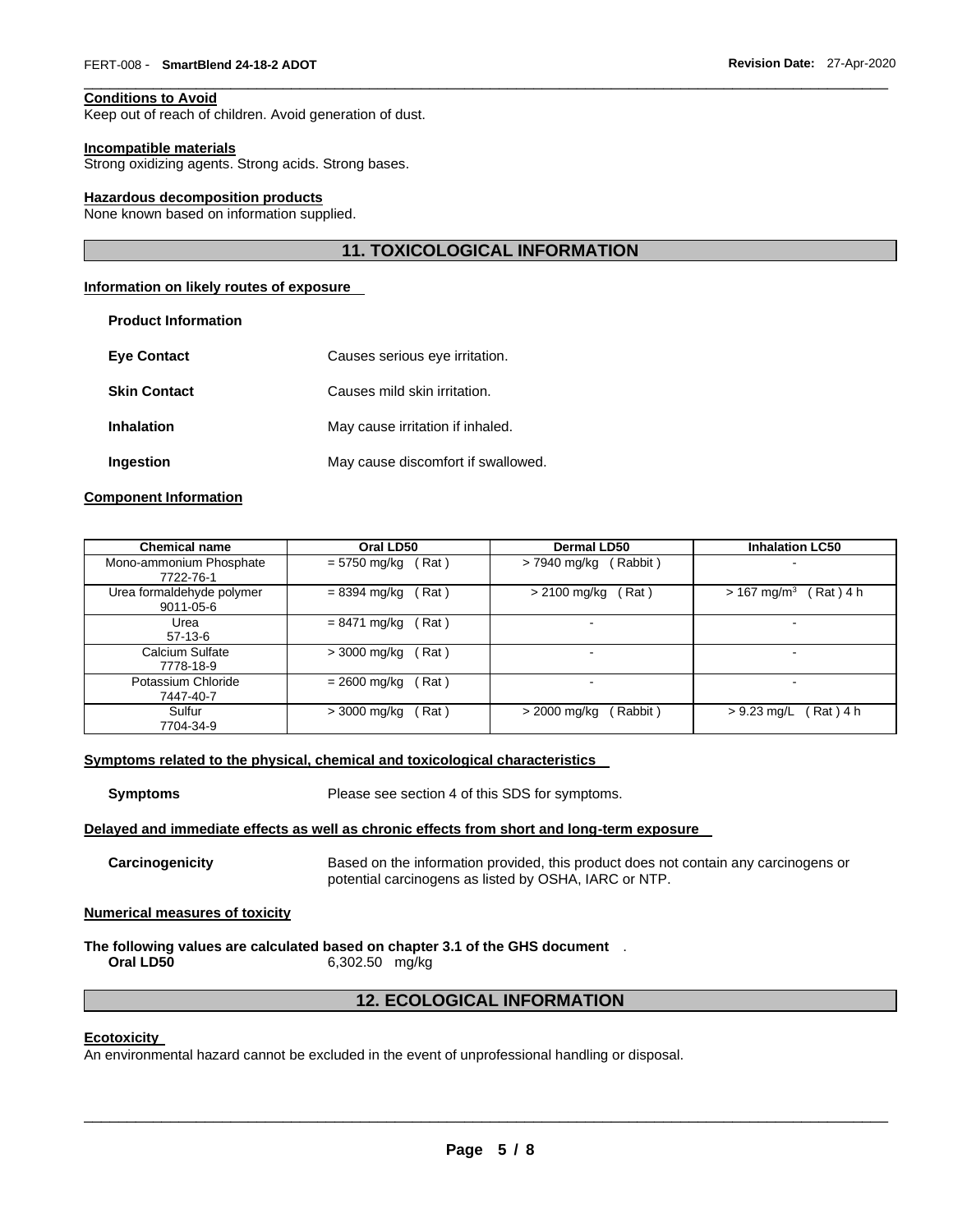### **Component Information**

| <b>Chemical name</b>    | Algae/aquatic plants   | <b>Fish</b>                       | Crustacea                            |
|-------------------------|------------------------|-----------------------------------|--------------------------------------|
| Mono-ammonium Phosphate |                        | 85.9: 96 h Oncorhynchus mykiss    |                                      |
| 7722-76-1               |                        | mg/L LC50 static                  |                                      |
| Urea                    |                        | 16200 - 18300: 96 h Poecilia      | 10000: 24 h Daphnia magna Straus     |
| $57-13-6$               |                        | reticulata mg/L LC50              | mg/L EC50 3910: 48 h Daphnia         |
|                         |                        |                                   | magna mg/L EC50 Static               |
| Calcium Sulfate         |                        | 1970: 96 h Pimephales promelas    | 3200: 120 h Nitscheria linearis mg/L |
| 7778-18-9               |                        | mg/L LC50 static 2980: 96 h       | EC50                                 |
|                         |                        | Lepomis macrochirus mg/L LC50     |                                      |
|                         |                        | static                            |                                      |
| Potassium Chloride      | 2500: 72 h Desmodesmus | 1060: 96 h Lepomis macrochirus    | 83: 48 h Daphnia magna mg/L          |
| 7447-40-7               | subspicatus mg/L EC50  | mg/L LC50 static 750 - 1020: 96 h | EC50 Static 825: 48 h Daphnia        |
|                         |                        | Pimephales promelas mg/L LC50     | magna mg/L EC50                      |
|                         |                        | static                            |                                      |
| Sulfur                  |                        | 14: 96 h Lepomis macrochirus mg/L |                                      |
| 7704-34-9               |                        | LC50 static 866: 96 h Brachydanio |                                      |
|                         |                        | rerio mg/L LC50 static 180: 96 h  |                                      |
|                         |                        | Oncorhynchus mykiss mg/L LC50     |                                      |
|                         |                        | static                            |                                      |

\_\_\_\_\_\_\_\_\_\_\_\_\_\_\_\_\_\_\_\_\_\_\_\_\_\_\_\_\_\_\_\_\_\_\_\_\_\_\_\_\_\_\_\_\_\_\_\_\_\_\_\_\_\_\_\_\_\_\_\_\_\_\_\_\_\_\_\_\_\_\_\_\_\_\_\_\_\_\_\_\_\_\_\_\_\_\_\_\_\_\_\_\_

# **Persistence/Degradability**

Not determined.

#### **Bioaccumulation**

There is no data for this product.

# **Mobility**

Not determined

# **Other Adverse Effects**

Not determined

# **13. DISPOSAL CONSIDERATIONS**

# **Waste Treatment Methods**

| <b>Disposal of Wastes</b>     | Disposal should be in accordance with applicable regional, national and local laws and<br>regulations. |
|-------------------------------|--------------------------------------------------------------------------------------------------------|
| <b>Contaminated Packaging</b> | Disposal should be in accordance with applicable regional, national and local laws and<br>regulations. |

# **California Hazardous Waste Status**

| <b>Chemical name</b>      | California<br>a Hazardous Waste Status |
|---------------------------|----------------------------------------|
| $- \cdot$<br>Zinc sulfate | Toxic                                  |
| 7446-19-7                 |                                        |

# **14. TRANSPORT INFORMATION**

| <b>Note</b> | Please see current shipping paper for most up to date shipping information, including<br>exemptions and special circumstances. |
|-------------|--------------------------------------------------------------------------------------------------------------------------------|
| <u>DOT</u>  | Not regulated                                                                                                                  |
| <b>IATA</b> | Not regulated                                                                                                                  |
| <b>IMDG</b> | Not regulated                                                                                                                  |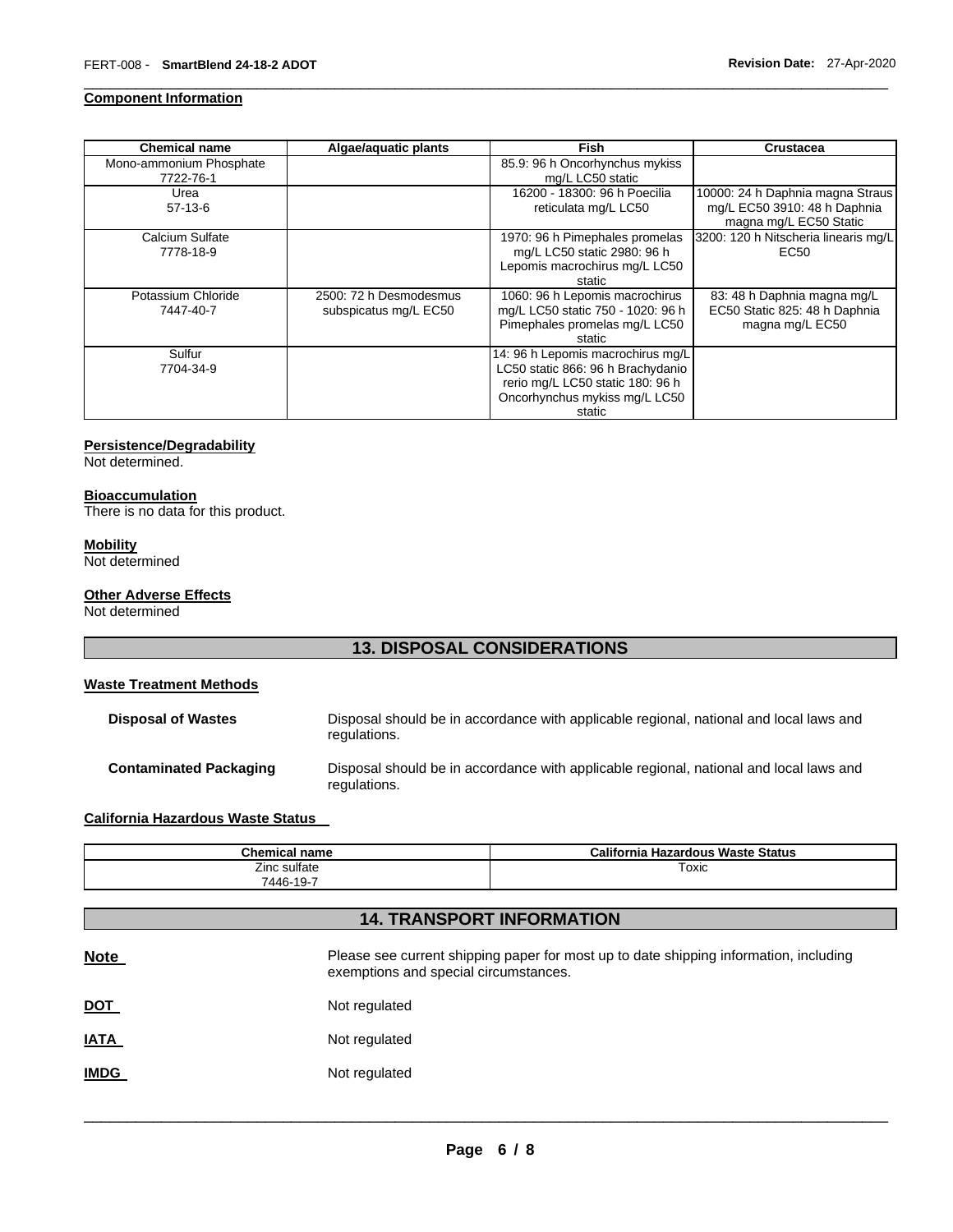### \_\_\_\_\_\_\_\_\_\_\_\_\_\_\_\_\_\_\_\_\_\_\_\_\_\_\_\_\_\_\_\_\_\_\_\_\_\_\_\_\_\_\_\_\_\_\_\_\_\_\_\_\_\_\_\_\_\_\_\_\_\_\_\_\_\_\_\_\_\_\_\_\_\_\_\_\_\_\_\_\_\_\_\_\_\_\_\_\_\_\_\_\_ **15. REGULATORY INFORMATION**

### **International Inventories**

| <b>Chemical name</b>      |                   | <b>TSCA TSCA Inventory DSL/NDSL EINECS/ELI</b><br><b>Status</b> |              | <b>NCS</b> | <b>ENCS</b> | <b>IECSC</b> | <b>KECL</b>  | <b>PICCS</b> | <b>AICS</b> |
|---------------------------|-------------------|-----------------------------------------------------------------|--------------|------------|-------------|--------------|--------------|--------------|-------------|
| Mono-ammonium Phosphate   | X                 | <b>ACTIVE</b>                                                   |              |            |             |              |              |              |             |
| Urea formaldehyde polymer | X                 | <b>ACTIVE</b>                                                   |              |            |             |              |              |              |             |
| Urea                      | $\checkmark$<br>⋏ | <b>ACTIVE</b>                                                   | $\checkmark$ |            |             |              | $\checkmark$ | $\check{ }$  |             |
| Calcium Sulfate           |                   | <b>ACTIVE</b>                                                   |              |            |             |              |              |              |             |
| Potassium Chloride        | v                 | <b>ACTIVE</b>                                                   |              |            |             |              |              |              |             |
| Iron saccharate           |                   |                                                                 |              |            |             |              |              |              |             |
| Sulfur                    | $\checkmark$<br>⋏ | <b>ACTIVE</b>                                                   |              |            |             |              |              |              |             |
| Zinc sulfate              | ⋏                 |                                                                 |              |            |             |              |              |              |             |

#### **Legend:**

*TSCA - United States Toxic Substances Control Act Section 8(b) Inventory* 

*DSL/NDSL - Canadian Domestic Substances List/Non-Domestic Substances List* 

*EINECS/ELINCS - European Inventory of Existing Chemical Substances/European List of Notified Chemical Substances* 

*ENCS - Japan Existing and New Chemical Substances* 

*IECSC - China Inventory of Existing Chemical Substances* 

*KECL - Korean Existing and Evaluated Chemical Substances* 

*PICCS - Philippines Inventory of Chemicals and Chemical Substances* 

*AICS - Australian Inventory of Chemical Substances* 

### **US Federal Regulations**

### **CERCLA**

This material, as supplied, does not contain any substances regulated as hazardous substances under the Comprehensive Environmental Response Compensation and Liability Act (CERCLA) (40 CFR 302) or the Superfund Amendments and Reauthorization Act (SARA) (40 CFR 355).

### **SARA 313**

Section 313 of Title III of the Superfund Amendments and Reauthorization Act of 1986 (SARA). This product contains a chemical or chemicals which are subject to the reporting requirements of the Act and Title 40 of the Code of Federal Regulations, Part 372

| <b>Chemical name</b>                | CAS No    | Weight-%  | <b>SARA 313 - Threshold</b><br>Values % |
|-------------------------------------|-----------|-----------|-----------------------------------------|
| Mono-ammonium Phosphate - 7722-76-1 | 7722-76-1 | $30 - 40$ | .u                                      |
| Zinc sulfate ·<br>7446-19-7         | 7446-19-7 | 51.U      |                                         |

### **CWA (Clean Water Act)**

This product contains the following substances which are regulated pollutants pursuant to the Clean Water Act (40 CFR 122.21 and 40 CFR 122.42)

| Chemical name | <b>CWA - Reportable</b><br>Quantities | <b>CWA - Toxic Pollutants CWA - Priority Pollutants</b> | <b>CWA - Hazardous</b><br>Substances |
|---------------|---------------------------------------|---------------------------------------------------------|--------------------------------------|
| Zinc sulfate  |                                       |                                                         |                                      |

### **US State Regulations**

### **California Proposition 65**

This product does not contain any Proposition 65 chemicals.

### **U.S. State Right-to-Know Regulations**

| <b>Chemical name</b> | - -<br><b>New Jersey</b> | Massachusetts | Pennsylvania |
|----------------------|--------------------------|---------------|--------------|
| Calcium Sulfate      |                          |               |              |
| 778-18-9             |                          |               |              |